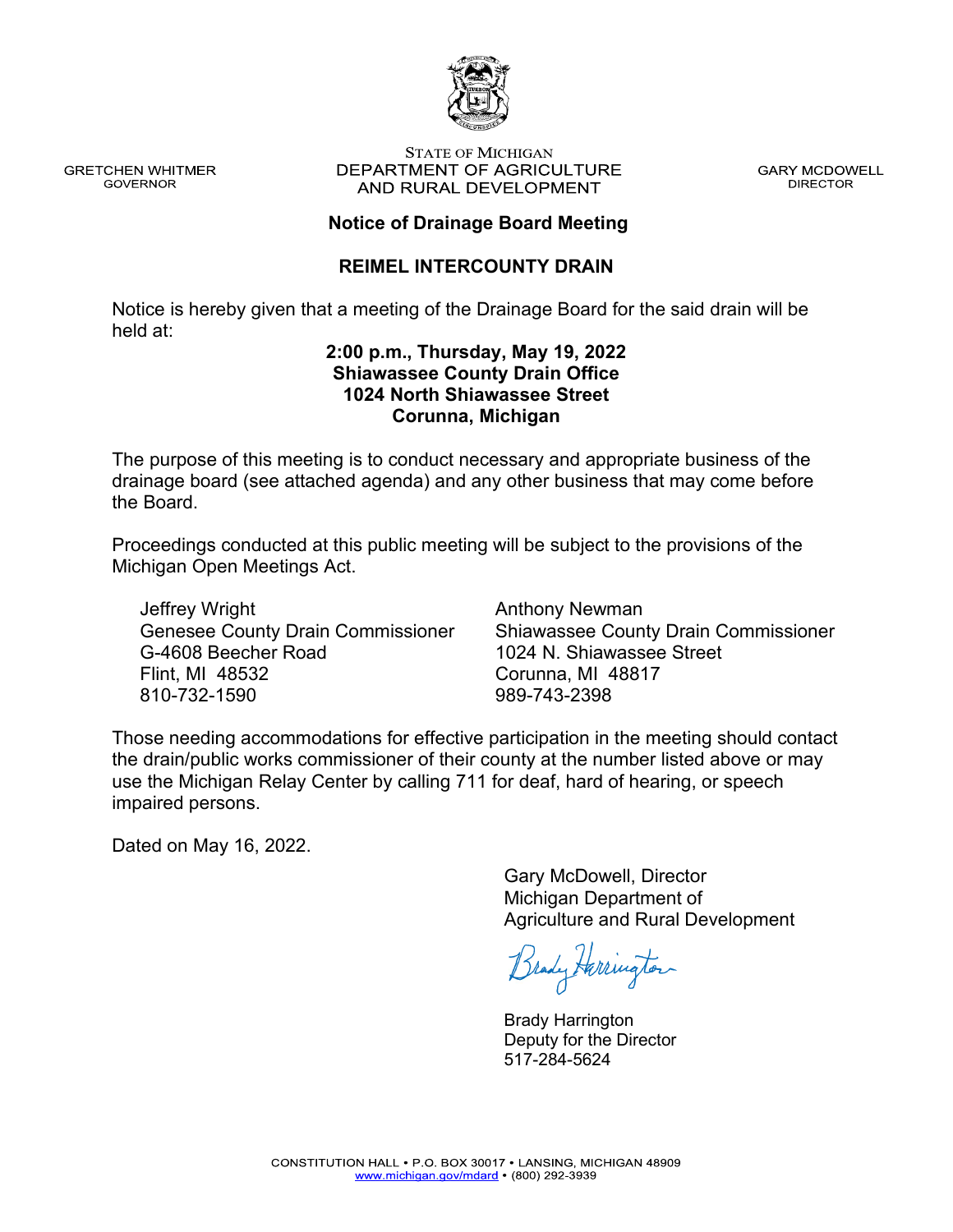#### **GRETCHEN WHITMER GOVERNOR**

**STATE OF MICHIGAN** DEPARTMENT OF AGRICULTURE AND RURAL DEVELOPMENT

**GARY MCDOWELL DIRECTOR** 

May 16, 2022

### **SENT VIA EMAIL**

Mr. Jeffrey Wright Genesee County Drain Commissioner G-4608 Beecher Road Flint, MI 48532

Mr. Anthony Newman Shiawassee County Drain Commissioner 1024 North Shiawassee Street Corunna, MI 48817

RE: Reimel Intercounty Drain

Dear Commissioners:

Enclosed is a Notice of Meeting. If accessible, please post it in your office or in your building where other such notices are posted. Also, in accordance with P.A. 528 of the Public Acts of 2012, if your county maintains a website that is accessible to the public, **this notice and agenda** shall be posted on the homepage or on a separate webpage dedicated to public notices.

Also, please prepare an Affidavit of Posting and forward one copy to this office.

Sincerely,

Brady Harrington Environmental Stewardship Division

MRG:jm

Enclosure